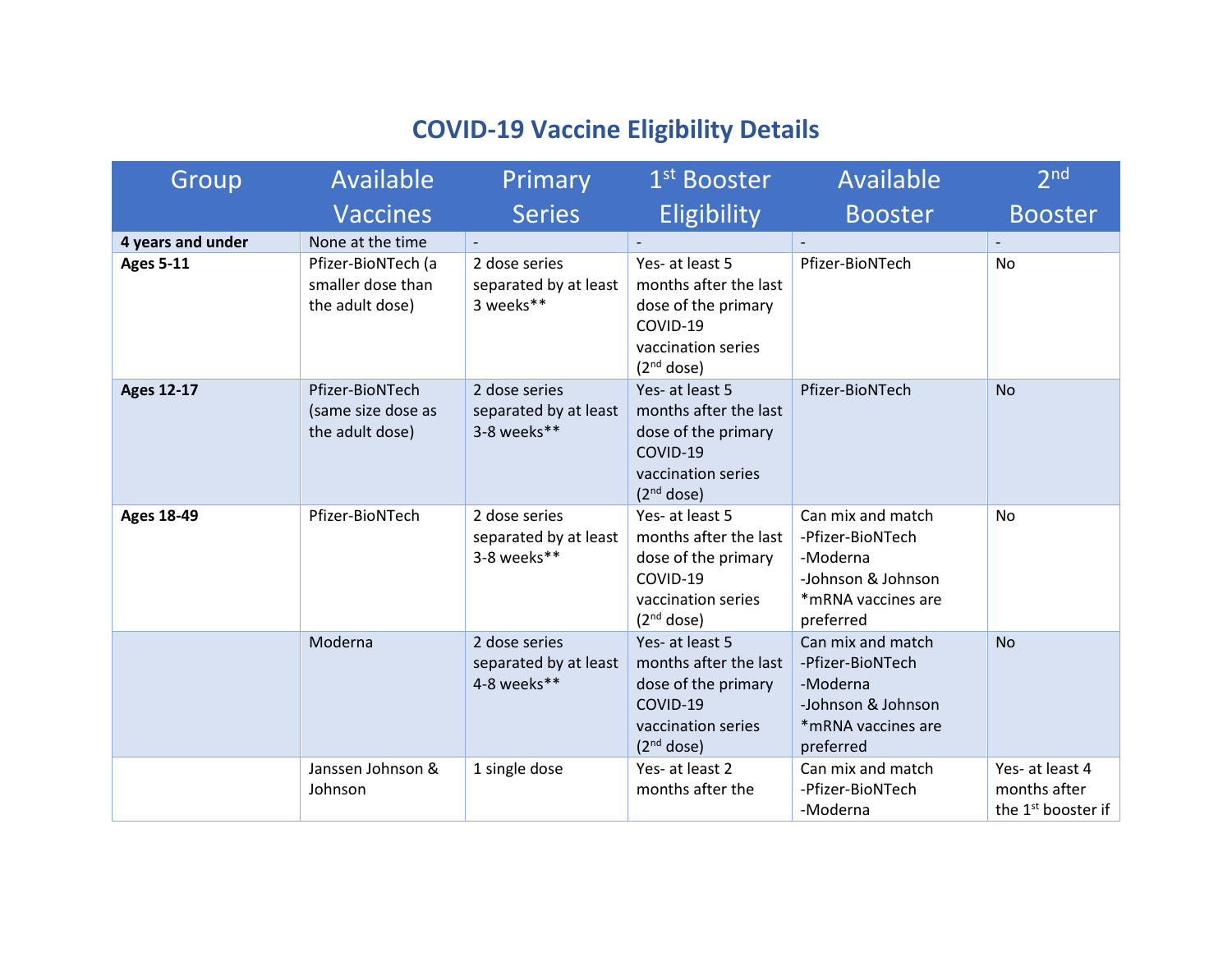|                                                  |                              |                                                                                                                          | primary dose series<br>$(1st$ single dose)                                                                                  | -Johnson & Johnson<br>*mRNA vaccines are<br>preferred                                                      | they received<br>the J&J vaccine<br>for both the<br>primary and<br>booster dose.<br>Must be Pfizer-<br><b>BioNTech or</b><br>Moderna |
|--------------------------------------------------|------------------------------|--------------------------------------------------------------------------------------------------------------------------|-----------------------------------------------------------------------------------------------------------------------------|------------------------------------------------------------------------------------------------------------|--------------------------------------------------------------------------------------------------------------------------------------|
| Ages 50+                                         | Pfizer-BioNTech              | 2 dose series<br>separated by at least<br>3-8 weeks**                                                                    | Yes- at least 5<br>months after the last<br>dose of the primary<br>COVID-19<br>vaccination series<br>(2 <sup>nd</sup> dose) | Can mix and match<br>-Pfizer-BioNTech<br>-Moderna<br>-Johnson & Johnson<br>*mRNA vaccines are<br>preferred | Yes- at least 4<br>months after<br>the 1 <sup>st</sup> booster.<br>Must be Pfizer-<br><b>BioNTech or</b><br>Moderna                  |
|                                                  | Moderna                      | 2 dose series<br>separated by at least<br>4 weeks apart**                                                                | Yes- at least 5<br>months after the last<br>dose of the primary<br>COVID-19<br>vaccination series<br>(2 <sup>nd</sup> dose) | Can mix and match<br>-Pfizer-BioNTech<br>-Moderna<br>-Johnson & Johnson<br>*mRNA vaccines are<br>preferred | Yes- at least 4<br>months after<br>the 1 <sup>st</sup> booster.<br>Must be Pfizer-<br><b>BioNTech or</b><br>Moderna                  |
|                                                  | Janssen Johnson &<br>Johnson | 1 single dose                                                                                                            | Yes- at least 2<br>months after the<br>primary series dose<br>$(1st$ single dose)                                           | Can mix and match<br>-Pfizer-BioNTech<br>-Moderna<br>-Johnson & Johnson<br>*mRNA vaccines are<br>preferred | Yes- at least 4<br>months after<br>the $1st$ booster.<br>Must be Pfizer-<br><b>BioNTech or</b><br>Moderna                            |
| <b>Moderate or severely</b><br>immunocompromised | Pfizer-BioNTech              | 3 dose series:<br>-Dose 1 and 2<br>separated by at least<br>3 weeks<br>-Dose 2 and 3<br>separated by at least<br>4 weeks | Yes- at least 3<br>months after the<br>primary COVID-19<br>mRNA vaccine series<br>(3 <sup>rd</sup> dose)                    | Can mix and match<br>-Pfizer-BioNTech<br>-Moderna<br>-Johnson & Johnson<br>*mRNA vaccines are<br>preferred | Yes- at least 4<br>months after<br>the 1 <sup>st</sup> booster.<br>Must be Pfizer-<br><b>BioNTech or</b><br>Moderna                  |